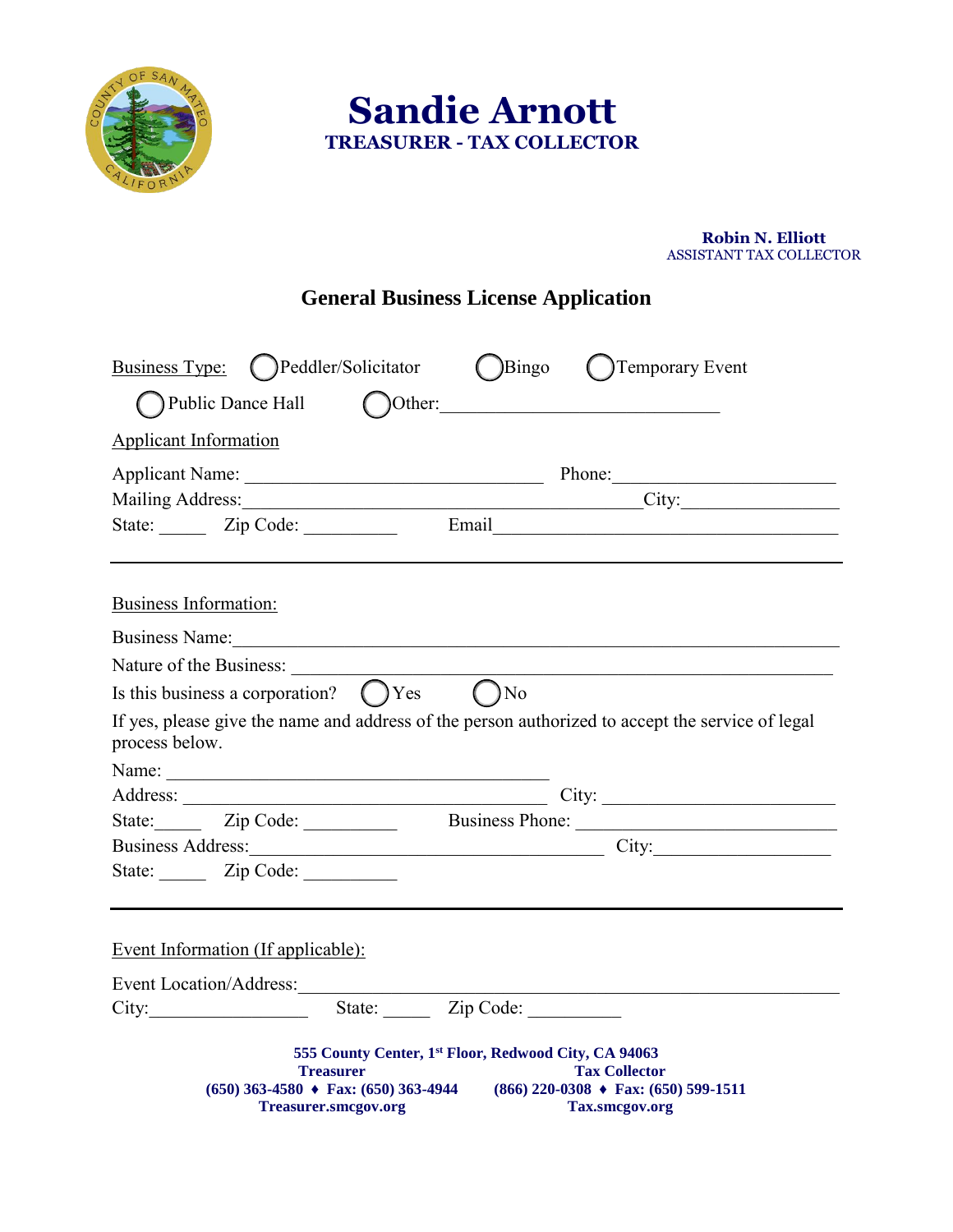## Past Record of Applicant:

| Have you ever been arrested for any crime?                                                                                                                                                | Yes |     |    |
|-------------------------------------------------------------------------------------------------------------------------------------------------------------------------------------------|-----|-----|----|
| If yes, when and where? List of charges:                                                                                                                                                  |     |     |    |
| Have you ever been convicted for any crime?                                                                                                                                               | Yes | No  |    |
| If yes, when and where? List of charges:                                                                                                                                                  |     |     |    |
| Are there any court cases pending against you?                                                                                                                                            | Yes | No  |    |
| If yes, when and where? List of charges:                                                                                                                                                  |     |     |    |
| Have you ever been on court probation?                                                                                                                                                    | Yes | No  |    |
| If yes, when and where? List of charges:                                                                                                                                                  |     |     |    |
| Have you ever been issued a license by the County of San Mateo?                                                                                                                           |     | Yes | No |
|                                                                                                                                                                                           |     |     |    |
| Have you ever had the following: 1) been refused a license, 2) had a license suspended/revoked,<br>3) voluntarily cancelled your license in any state to avoid revocation? $\bigcirc$ Yes |     |     |    |
|                                                                                                                                                                                           |     |     |    |
|                                                                                                                                                                                           |     |     |    |
|                                                                                                                                                                                           |     |     |    |
|                                                                                                                                                                                           |     |     |    |

I hereby declare under penalty of perjury that the above statements and information are true. I am fully aware that if this application is denied by the license board for any reason, all fees paid with my application will be forfeited as stipulated by County ordinance.

 $\mathcal{L}_\text{max}$  , and the contribution of the contribution of the contribution of the contribution of the contribution of the contribution of the contribution of the contribution of the contribution of the contribution of t

| Signature of Applicant | Date |
|------------------------|------|
|                        |      |

**555 County Center, 1st Floor, Redwood City, CA 94063 Treasurer (650) 363-4580 ♦ Fax: (650) 363-4944 Treasurer.smcgov.org Tax Collector (866) 220-0308 ♦ Fax: (650) 599-1511 Tax.smcgov.org**